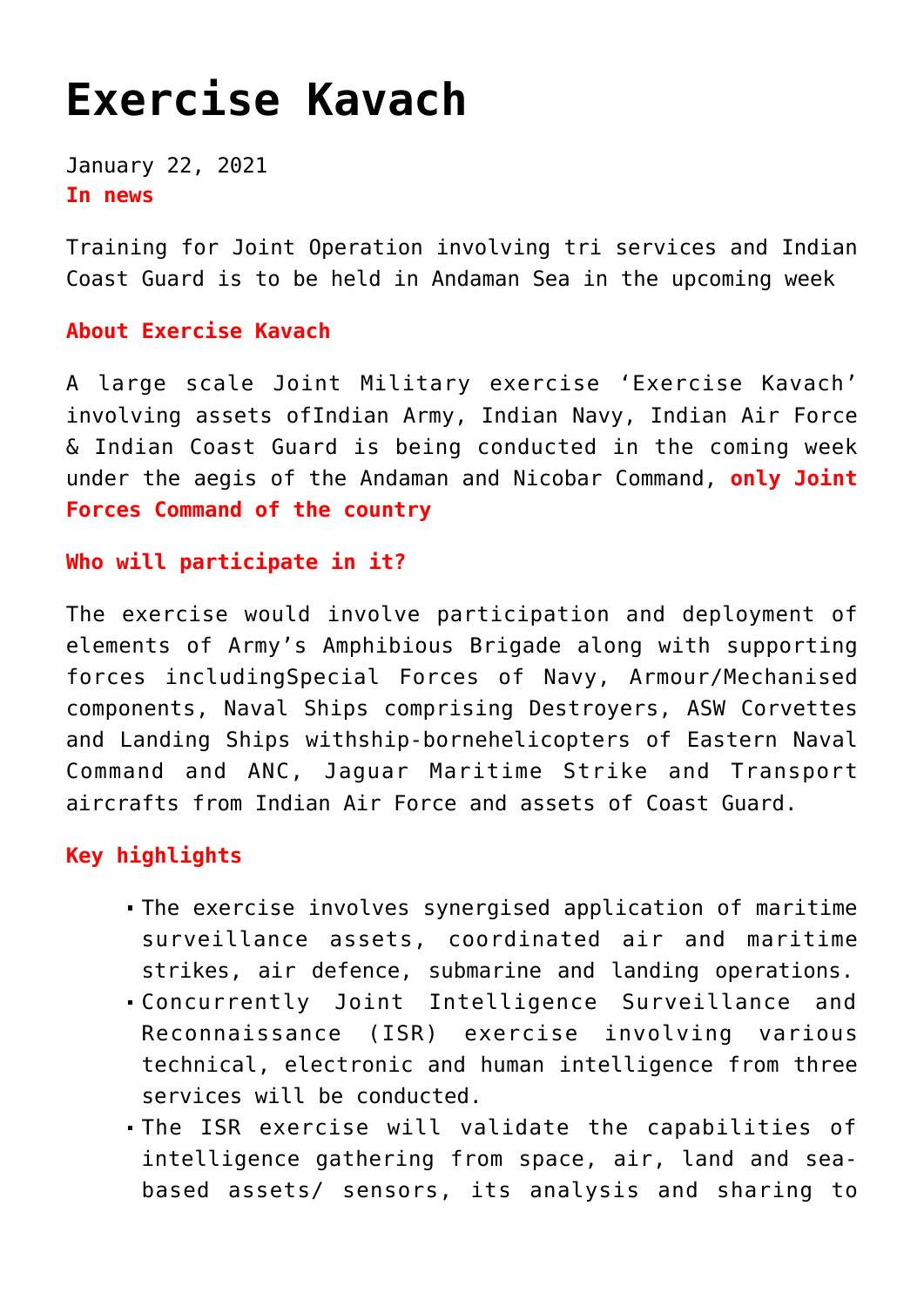achieve battle field transparency for quick decision making at different stages of operations.

- The joint force would execute multi domain, high intensity offensive and defensive manoeuvres in the Andaman Sea and Bay of Bengal and carry out amphibious landing operations, air landed operation, helicoptersborne insertion of Special Forces from sea culminating in tactical follow-on operations on land.
- The tri-services exercise aims to fine tune joint warfighting capabilities and SOPs towards enhancing operational synergy.

#### **Indian Armed Forces**

- The Indian Armed Forces are the military forces of the Republic of India. It consists of three professional uniformed services: the Indian Army, Indian Navy, and Indian Air Force.
- Additionally, the Indian Armed Forces are supported by the Indian Coast Guard and paramilitary organisations (Assam Rifles, and Special Frontier Force) and various inter-service commands and institutions such as the Strategic Forces Command, the Andaman and Nicobar Command and the Integrated Defence Staff.
- The President of India is the Supreme Commander of the Indian Armed Forces. The Indian Armed Forces are under the management of the Ministry of Defence (MoD) of the Government of India.
- With strength of over 1.4 million active personnel, it is the world's second-largest military force and has the world's largest volunteer army

Intelligence Surveillance Reconnaissance Exercise

Along with Kavach Exercise, the Joint Intelligence Surveillance Reconnaissance (ISR) Exercise will also be held. The ISR will validate capabilities of intelligence gathering. Also, it will validate capabilities of information sharing from space,